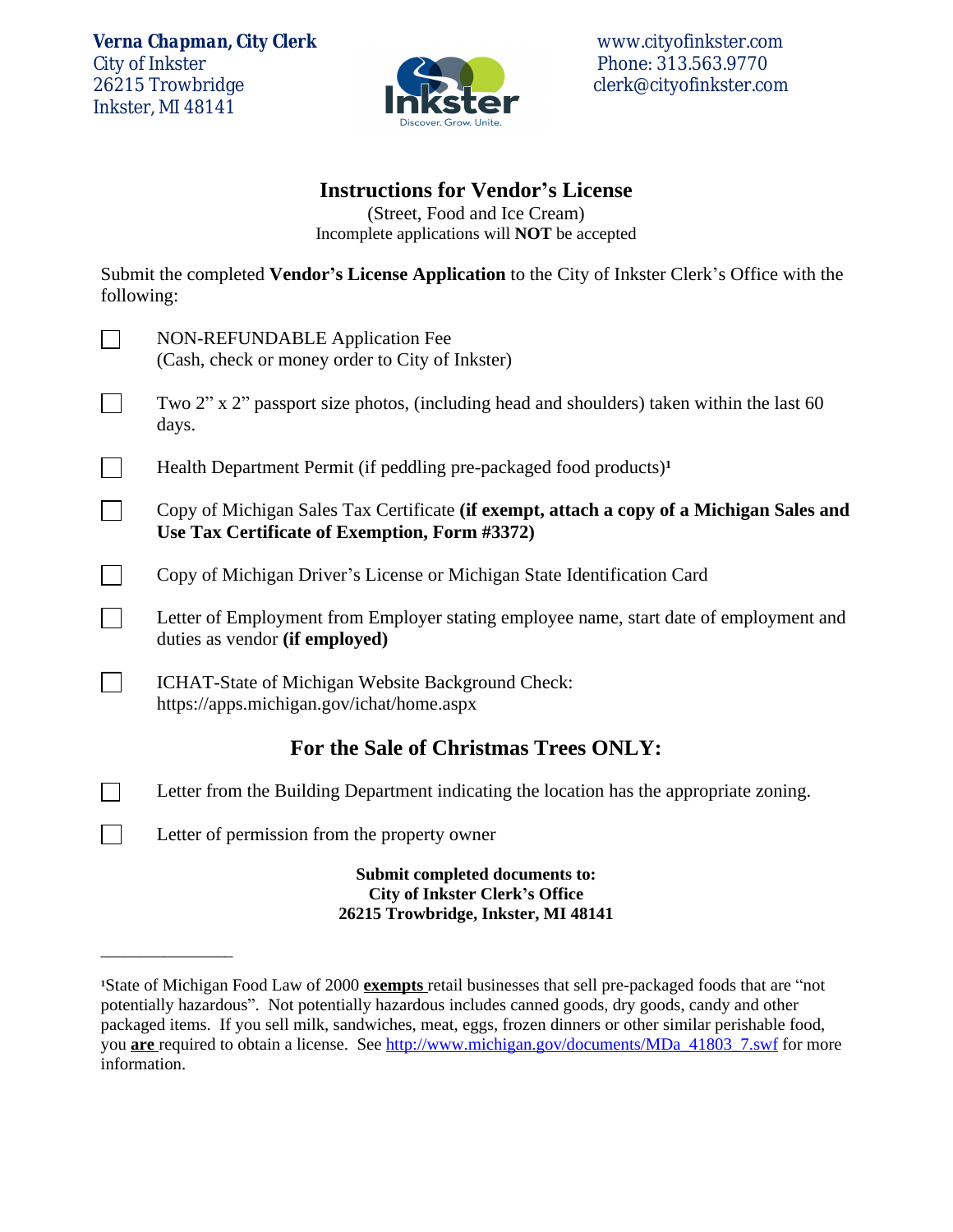Felicia Rutledge, City Clerk<br>
City of Inkster<br>
City of Inkster<br>
City of Inkster<br>
City of Inkster<br>
City of Inkster<br>
City of Inkster<br>
City of Inkster<br>
City of Inkster<br>
City of Inkster<br>
City of Inkster<br>
City of Inkster<br>
City Inkster, MI 48141



# **Application for Vendor's License**

| Date of Application:                 |                   |                            |                                                                                               |  |  |  |
|--------------------------------------|-------------------|----------------------------|-----------------------------------------------------------------------------------------------|--|--|--|
|                                      |                   |                            |                                                                                               |  |  |  |
|                                      | <b>First Name</b> | Middle                     | Last Name                                                                                     |  |  |  |
| Date of Birth:                       |                   |                            |                                                                                               |  |  |  |
| Sex:                                 |                   |                            |                                                                                               |  |  |  |
|                                      |                   |                            | Height: Weight: Weight: Eye Color: Hair Color: Hair Color:                                    |  |  |  |
|                                      |                   |                            |                                                                                               |  |  |  |
|                                      |                   |                            | Residential Address: Street Address Street Address                                            |  |  |  |
|                                      |                   |                            |                                                                                               |  |  |  |
| City                                 |                   | State                      | Zip Code                                                                                      |  |  |  |
| Residential Phone $\#: (\_\_\_)$     |                   | Cellular Phone #: $(\_\_)$ |                                                                                               |  |  |  |
|                                      |                   |                            |                                                                                               |  |  |  |
|                                      |                   | <b>Street Address</b>      |                                                                                               |  |  |  |
| City                                 |                   | <b>State</b>               | Zip Code                                                                                      |  |  |  |
| Business Phone #: $(\_\_)$           |                   |                            |                                                                                               |  |  |  |
|                                      |                   |                            |                                                                                               |  |  |  |
| Michigan Sales Tax License #:_______ |                   |                            | If exempt, attach a copy of a Michigan Sales and Use Tax Certificate of Exemption, Form #3372 |  |  |  |
|                                      |                   |                            |                                                                                               |  |  |  |
|                                      |                   |                            |                                                                                               |  |  |  |
|                                      |                   |                            |                                                                                               |  |  |  |
|                                      |                   |                            |                                                                                               |  |  |  |
|                                      |                   |                            |                                                                                               |  |  |  |
|                                      |                   |                            | Vending Location Address or Nearest Cross Streets:_______________________________             |  |  |  |
|                                      |                   |                            | Approval Signature of Property Owner (if applicable):                                         |  |  |  |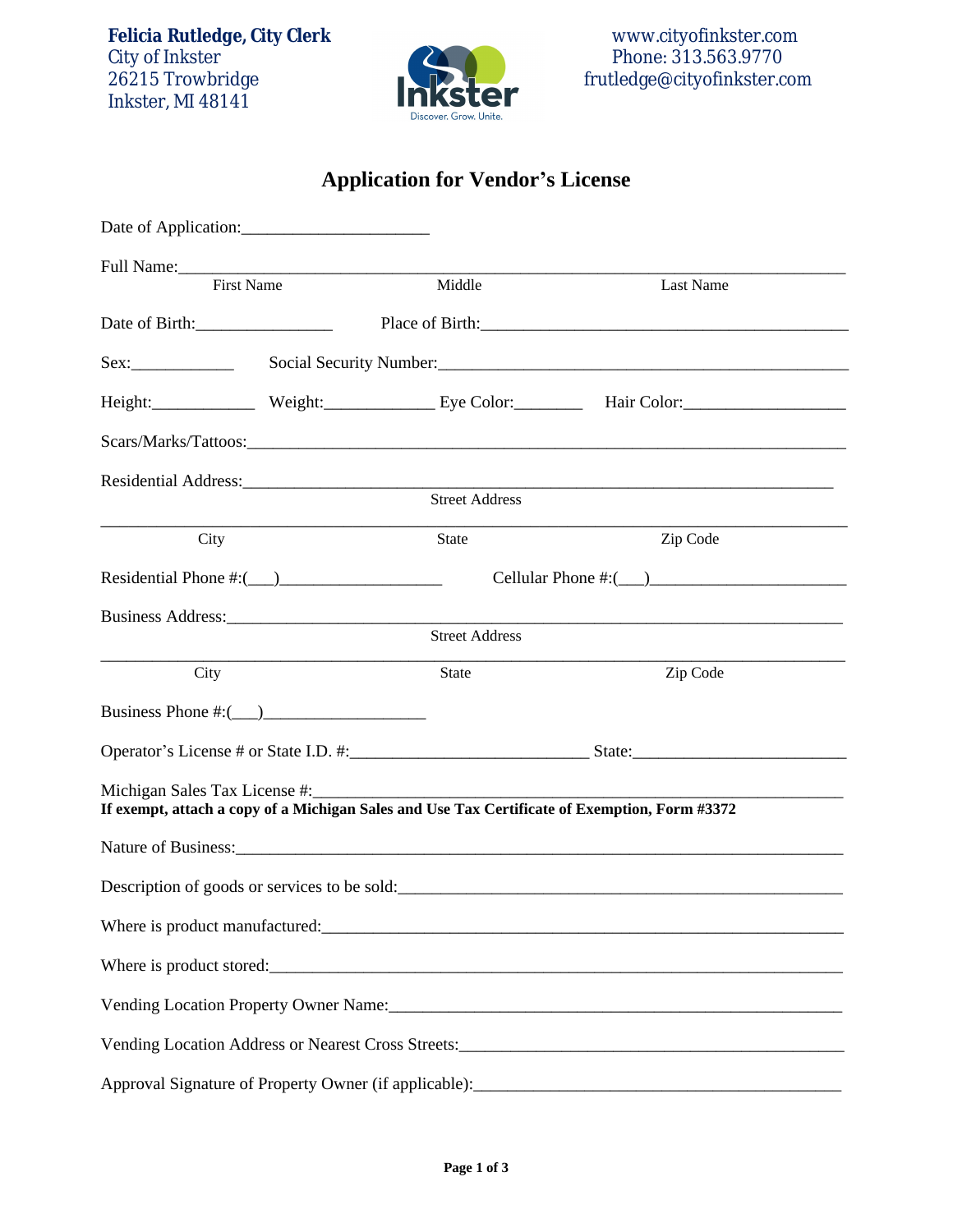#### **If employed, attach letter of employment**

|                |                                                                                                                                                                                                                                       | Employer Name: Name: Name: Name: Name: Name: Name: Name: Name: Name: Name: Name: Name: Name: Name: Name: Name: Name: Name: Name: Name: Name: Name: Name: Name: Name: Name: Name: Name: Name: Name: Name: Name: Name: Name: Nam |  |          |  |  |  |  |
|----------------|---------------------------------------------------------------------------------------------------------------------------------------------------------------------------------------------------------------------------------------|--------------------------------------------------------------------------------------------------------------------------------------------------------------------------------------------------------------------------------|--|----------|--|--|--|--|
| Street Address |                                                                                                                                                                                                                                       |                                                                                                                                                                                                                                |  |          |  |  |  |  |
|                |                                                                                                                                                                                                                                       |                                                                                                                                                                                                                                |  |          |  |  |  |  |
| City           |                                                                                                                                                                                                                                       | State                                                                                                                                                                                                                          |  | Zip Code |  |  |  |  |
|                |                                                                                                                                                                                                                                       | Length of time that license is requested: _____Days ____Month                                                                                                                                                                  |  |          |  |  |  |  |
|                |                                                                                                                                                                                                                                       |                                                                                                                                                                                                                                |  |          |  |  |  |  |
|                |                                                                                                                                                                                                                                       |                                                                                                                                                                                                                                |  |          |  |  |  |  |
|                | Are you a U.S. Citizen?: ____Yes ____No                                                                                                                                                                                               |                                                                                                                                                                                                                                |  |          |  |  |  |  |
|                |                                                                                                                                                                                                                                       | If "No" have you applied for citizenship?: ____Yes ____No                                                                                                                                                                      |  |          |  |  |  |  |
|                |                                                                                                                                                                                                                                       | Have you ever been convicted of a felony, misdemeanor or violation of a Municipal Ordinance?                                                                                                                                   |  |          |  |  |  |  |
| $Yes$ No       |                                                                                                                                                                                                                                       |                                                                                                                                                                                                                                |  |          |  |  |  |  |
|                |                                                                                                                                                                                                                                       | If "Yes" list ALL charges, newest to oldest (attach additional sheet(s) if necessary:                                                                                                                                          |  |          |  |  |  |  |
|                |                                                                                                                                                                                                                                       | Date Location Location Content Content Content Penalty Penalty                                                                                                                                                                 |  |          |  |  |  |  |
|                |                                                                                                                                                                                                                                       |                                                                                                                                                                                                                                |  |          |  |  |  |  |
|                |                                                                                                                                                                                                                                       |                                                                                                                                                                                                                                |  |          |  |  |  |  |
|                |                                                                                                                                                                                                                                       |                                                                                                                                                                                                                                |  |          |  |  |  |  |
|                |                                                                                                                                                                                                                                       | I hereby certify that the forgoing information is complete and true.                                                                                                                                                           |  |          |  |  |  |  |
| Signed:        |                                                                                                                                                                                                                                       |                                                                                                                                                                                                                                |  |          |  |  |  |  |
|                | <b>Signature of Applicant</b>                                                                                                                                                                                                         |                                                                                                                                                                                                                                |  |          |  |  |  |  |
|                | Printed Full Name                                                                                                                                                                                                                     |                                                                                                                                                                                                                                |  |          |  |  |  |  |
|                |                                                                                                                                                                                                                                       |                                                                                                                                                                                                                                |  |          |  |  |  |  |
|                | <b>City Clerk's Office Use Only</b>                                                                                                                                                                                                   |                                                                                                                                                                                                                                |  |          |  |  |  |  |
|                | Date Application Received:<br><u>Letter and the second</u>                                                                                                                                                                            |                                                                                                                                                                                                                                |  |          |  |  |  |  |
|                | Application Fee:<br><u>Letter and the substitute of the substitute of the substitute of the substitute</u> of the substitute of the substitute of the substitute of the substitute of the substitute of the substitute of the substit |                                                                                                                                                                                                                                |  |          |  |  |  |  |
|                |                                                                                                                                                                                                                                       |                                                                                                                                                                                                                                |  |          |  |  |  |  |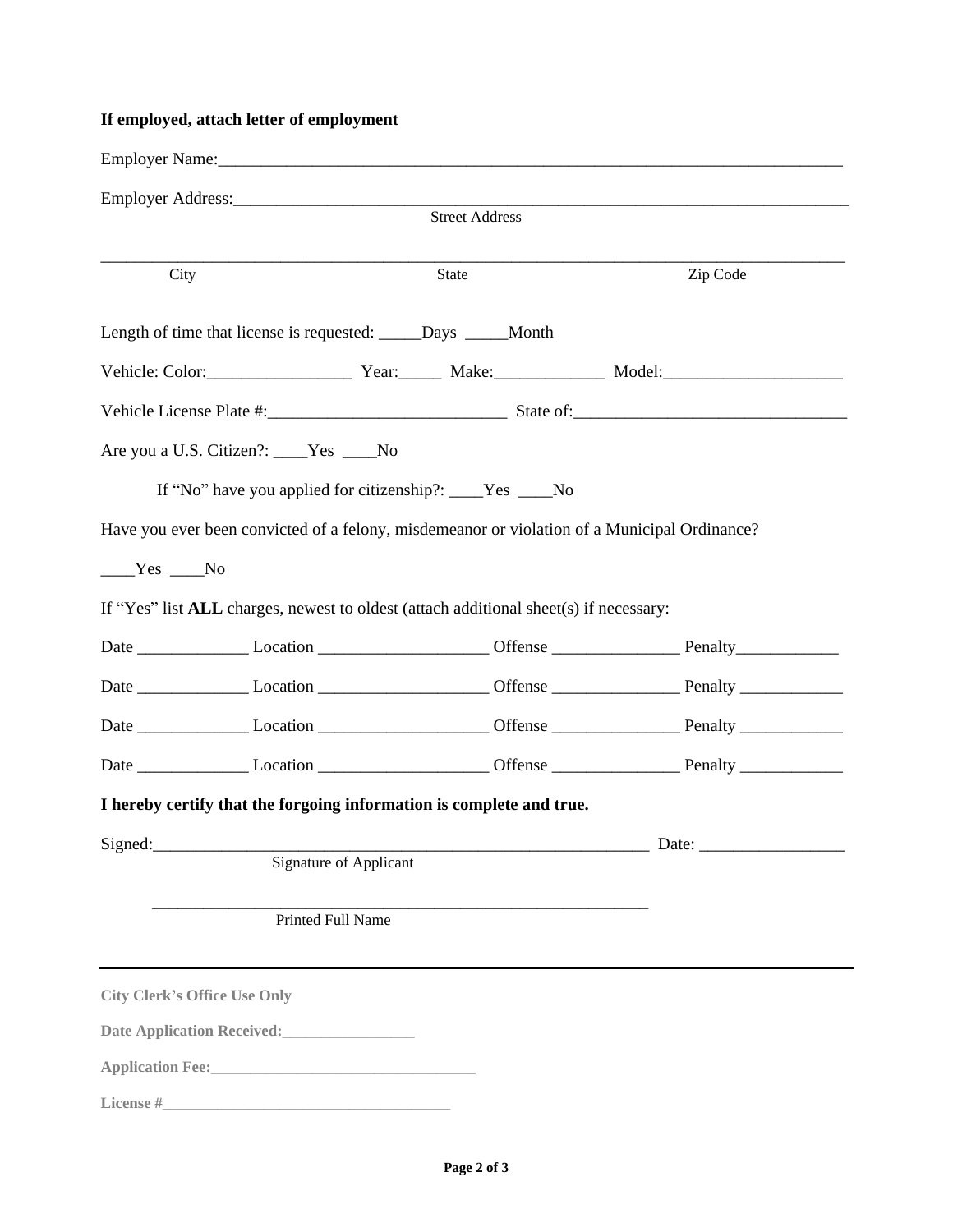Felicia Rutledge, City Clerk www.cityofinkster.com<br>City of Inkster Phone: 313.563.9770 City of Inkster Phone: 313.563.9770 Inkster, MI 48141



[frutledge@cityofinkster.com](mailto:frutledge@cityofinkster.com)

STATE OF MICHIGAN COUNTY OF WAYNE

On this \_\_\_\_\_\_\_ day of \_\_\_\_\_\_\_\_\_\_\_\_\_\_\_\_\_, 20\_\_\_\_, before me personally came the above named applicant and made oath that he/she has read the foregoing application and knows the contents thereof, and that the same is true of his/her own knowledge.

Applicant Signature

\_\_\_\_\_\_\_\_\_\_\_\_\_\_\_\_\_\_\_\_\_\_\_\_\_\_\_\_\_\_\_\_\_\_

Notary Public, County, Michigan.

On this\_\_\_\_\_ day of \_\_\_\_\_\_\_\_\_\_\_\_\_\_\_\_\_, 20\_\_\_

\_\_\_\_\_\_\_\_\_\_\_\_\_\_\_\_\_\_\_\_\_\_\_\_\_\_\_\_\_\_\_\_\_\_\_\_

Notary Signature